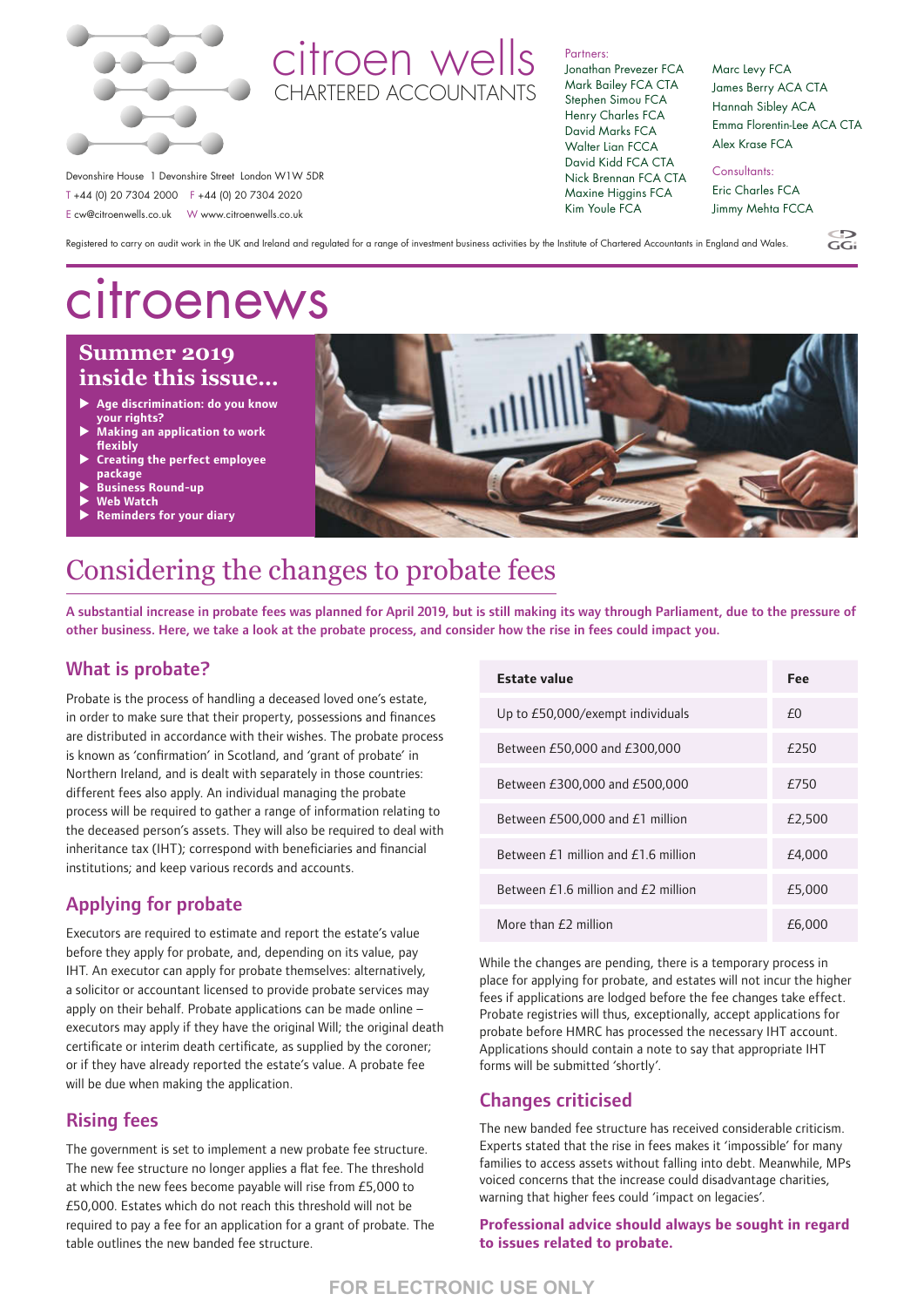# Age discrimination: do you know your rights?

Arbitration service Acas recently published new guidance on recognising age discrimination in the workplace. Here, we take a look at how discrimination based on an employee's age can be prevented.

## Age discrimination: an overview

Age discrimination, or ageism, is defined as treating someone unfairly because of their age. The Equality Act 2010 includes provisions that ban discrimination against people of any age. The ban took effect from 1 October 2012, and means it is unlawful to discriminate on the basis of age, unless an employer can provide a good reason for differential treatment.

### Instances in which age discrimination could occur

Employers should take care to minimise the chances of age discrimination occurring in the workplace. However, a handful of instances exist which could give rise to age discrimination, and employers should be aware of these:

• **During the recruitment process:** age discrimination could occur at any stage

of the recruitment process. Within a job advert, an employer might want to outline the skills or type of experience needed, as opposed to asking for a certain number of years' experience.

- **During the training or promotion process:** when referring workers for training programmes or considering them for promotion, employers should cast any assumptions from their minds. Acas advises employers to not make assumptions about an employee's ambitions based on their age or length of service.
- **During an appraisal:** employers are encouraged to conduct staff appraisals without preconceptions about an employee's age. All employees must be treated equally, and should not be engaged in discussion about the possibility of them retiring.
- **In managing performance:** employers must not ignore employees' poor performance because of their age. Employers are encouraged to give an

employee a fair chance of performing to an acceptable standard, regardless of their age.

• **When an employee retires:** an employer must not assume an employee is retiring; suggest they retire; or force them to retire.

## Understanding your rights

Employees are advised to ensure that they understand their rights, and to make use of the options available to them, should age discrimination occur. Employers must take responsibility to ensure that workers are not discriminated against. Employees who feel they have been treated unfairly are able to make a claim to an employment tribunal. Typically, employees must make their claim within three months of the issue occurring, or their employment ending. In the event that a case goes to a tribunal, employees may wish to seek legal advice.

### **For more information on workplace rights, please visit the Acas website.**

# Making an application to work flexibly

All employees have the legal right to request to work flexibly. This can range from requesting to work from home to asking to work flexible hours. Here, we outline areas that both employers and employees should consider when applying to work flexibly.

Please note that the rules regarding flexible working differ in Northern Ireland.

## Submitting a written application to the employer

An employee must make an application to work flexibly in writing, and they must have worked for the employer for a minimum of 26 weeks. All applications must include details of how the employee will work flexibly; an explanation as to how the employee's flexible working will affect the business; details of the date of the application; when they want to start working flexibly; and whether a previous application was made.

### Making a decision within three months

The employer is obliged to consider the request and give a decision within three months, unless a longer period has been agreed with the employee. The employer must also allow for any appeals within the three-month timeframe.

## Agreeing to the request

If the employer agrees to the flexible working request, they must put this in writing to the employee. The letter should state the changes that have been agreed, and when these will start. The employee's contract also needs to be amended to reflect the new arrangements. All of these amendments must be made within the 28 days after the approval.



# Rejecting the request

A specific reason for rejecting the request must be provided by the employer. This must fall under at least one of the following categories:

- the extra costs associated with flexible working will damage the business
- the work cannot be reorganised among other staff members
- people cannot be recruited to do the work
- the flexible working will affect the quality of work and employees' performance
- the business will not be able to meet customer demand
- there is a lack of work to do during the proposed working times
- the business is planning changes to its workforce.

The rejection must be made in writing. The employee is entitled to appeal the decision by following their firm's appeals procedure. However, if an employer failed to handle the employee's request in a reasonable manner; dismissed the employee or treated them unfairly as a result of their request to work flexibly; rejected the application based on false information; or incorrectly treated the employee's application as being withdrawn, then an employee can complain to an employment tribunal.

The tribunal claim must be made within three months of either hearing the employer's decision; hearing that the request has been withdrawn; or from the date the employer was required to respond, but failed to do so.

### **Keeping abreast of the rules and regulations relating to flexible working is essential.**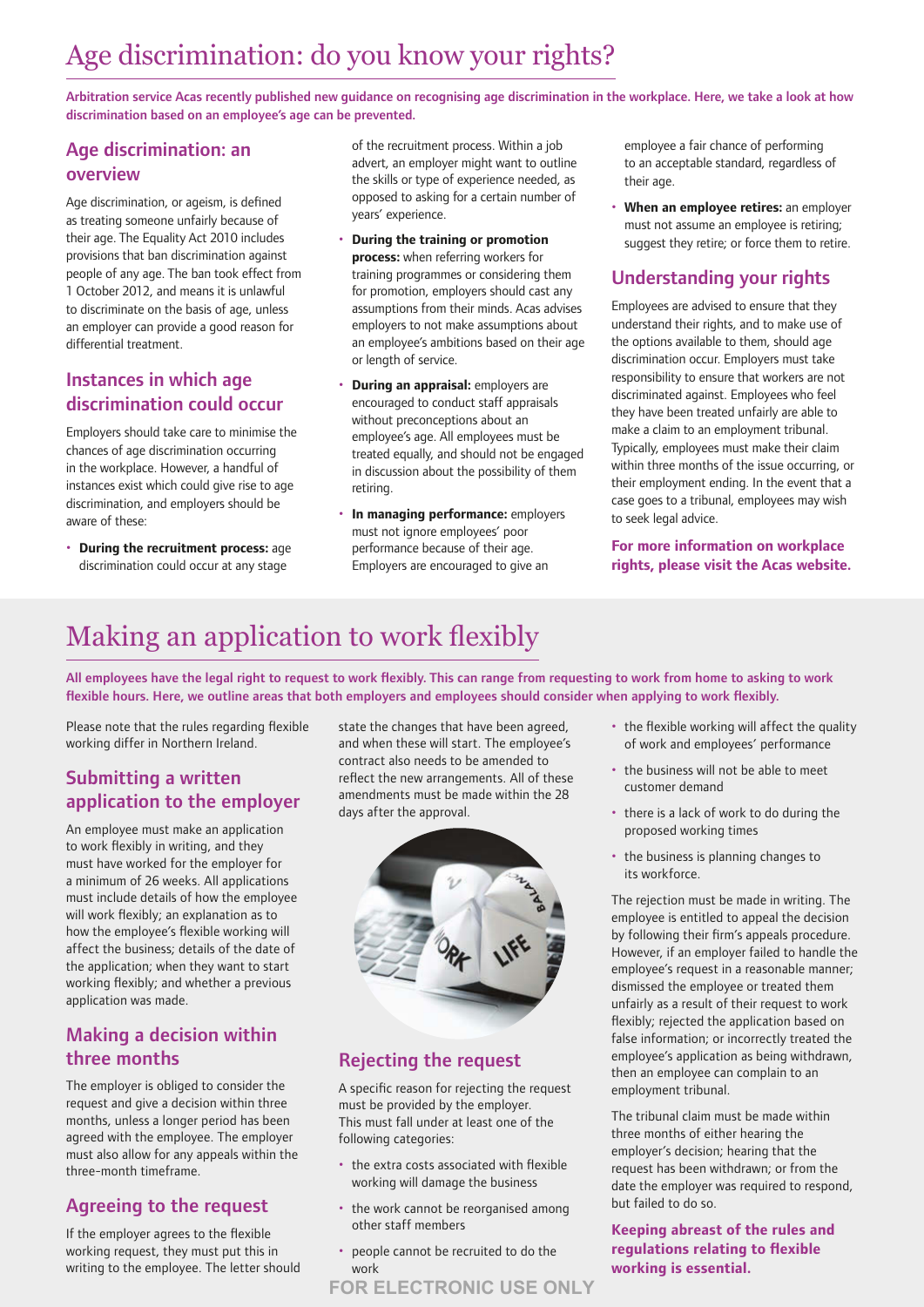

Creating the perfect employee package may seem a little daunting. The typical workforce is made up of employees of different ages, who all have different needs and wants. In order to cater to them, an employer may decide to offer a selection of benefits, from which employees can choose.

### A suite of benefits

A recent report indicated that younger employees want unlimited holidays and dental care, while half of 45-55 year olds would like to be given the option to work flexibly. Other prime benefits for the over 55s are larger pension contributions and private healthcare. A separate study found that other benefits employees were interested in included access to mental health services and having an office pet.

Having a suite of benefits is certainly useful. Some may be costly, but this will help you to attract the right people and retain them. Prospective employees have even stated that an attractive benefits package may sway their decision when it comes to accepting a job offer.

### Communicating the benefits to employees

However, supplying attractive benefits is not enough: more needs to be done to ensure staff know about them. A survey of 1,001 full and part-time employees found that 34% of staff members would like more communication in regard to the benefits that are available to them, although the same number do believe that 'enough is being done'.

The survey also revealed that 16% of respondents don't know who to ask about benefits and rewards, while 9% do not know if any options are available. Of those surveyed, 56% revealed that they would prefer to receive an email detailing the benefits on offer, while 29% prefer face-to-face interaction, and 26% would

like to access the information via an intranet hub.

### Accounting for the benefits

Once the benefits are in place, accounting for them correctly is the next thing to consider. You should start preparing to file your forms P11D for the tax year 2018/19. These need to be filed by 6 July 2019, and the Class 1A national insurance contributions (NICs) payable need to be paid by 19 July, or 22 July if you pay online. Late filing and payment will incur a penalty and interest, respectively.

Payrolled benefits-in-kind (BIK) do not need to be reported on forms P11D, although Class 1A NICs are reportable via form P11Db and payable as detailed above. If you decide you want to payroll BIK in the future, you need to register online by the 5 April before the start of the new tax year for which you will be payrolling.

Examples of common taxable benefits include: living accommodation, unless it is job-related; vouchers; employer-provided cars; private fuel; vans; cheap or interest-free loans; and medical insurance. There are certain benefits that are not taxable, such as: employer-provided mobile phones; pension contributions; and cycle to work schemes.

Furthermore, transitional rules have been introduced where BIK have been offered through salary sacrifice or Optional Remuneration Arrangement (OpRA), such that an income tax and NIC charge will arise on the higher of the salary sacrificed (or cash option) and the value of the BIK taken. What the benefit is will determine when the rules change. By taking the BIK, the only

saving made will be in employee NICs. By 6 April 2021, all BIK will be covered by these rules, except for pension contributions; childcare provided in workplace nurseries and Employer Supported Childcare (usually by way of childcare vouchers); cycle to work schemes; and ultra-low emission cars.

### Is it possible to keep staff as well as make tax savings?

The ideal is to provide a package of benefits which not only gives employees what they want (and thus retains their services), but, wherever possible, provides as great a tax saving as possible for the employer. The provision of tax-free benefits as listed earlier will save Class 1A NICs, as well as income tax for the employee, so maximising that offering where possible would be the first step. However, depending on the structure of the business and the long-term aims of the owners, it may be worth thinking about employee ownership schemes, such as share option schemes, or even potentially gifting shares to targeted employees, either directly or through employee trust structures. As well as providing the necessary incentives, such schemes may save tax in the long-run by offering remuneration through dividends, rather than salaries attracting NICs.

**We can help you to create a tax-efficient benefits package for both new and existing employees. Furthermore, we can provide advice and assistance in regard to the completion of your forms P11D, so please do not hesitate to get in touch to find out more.**